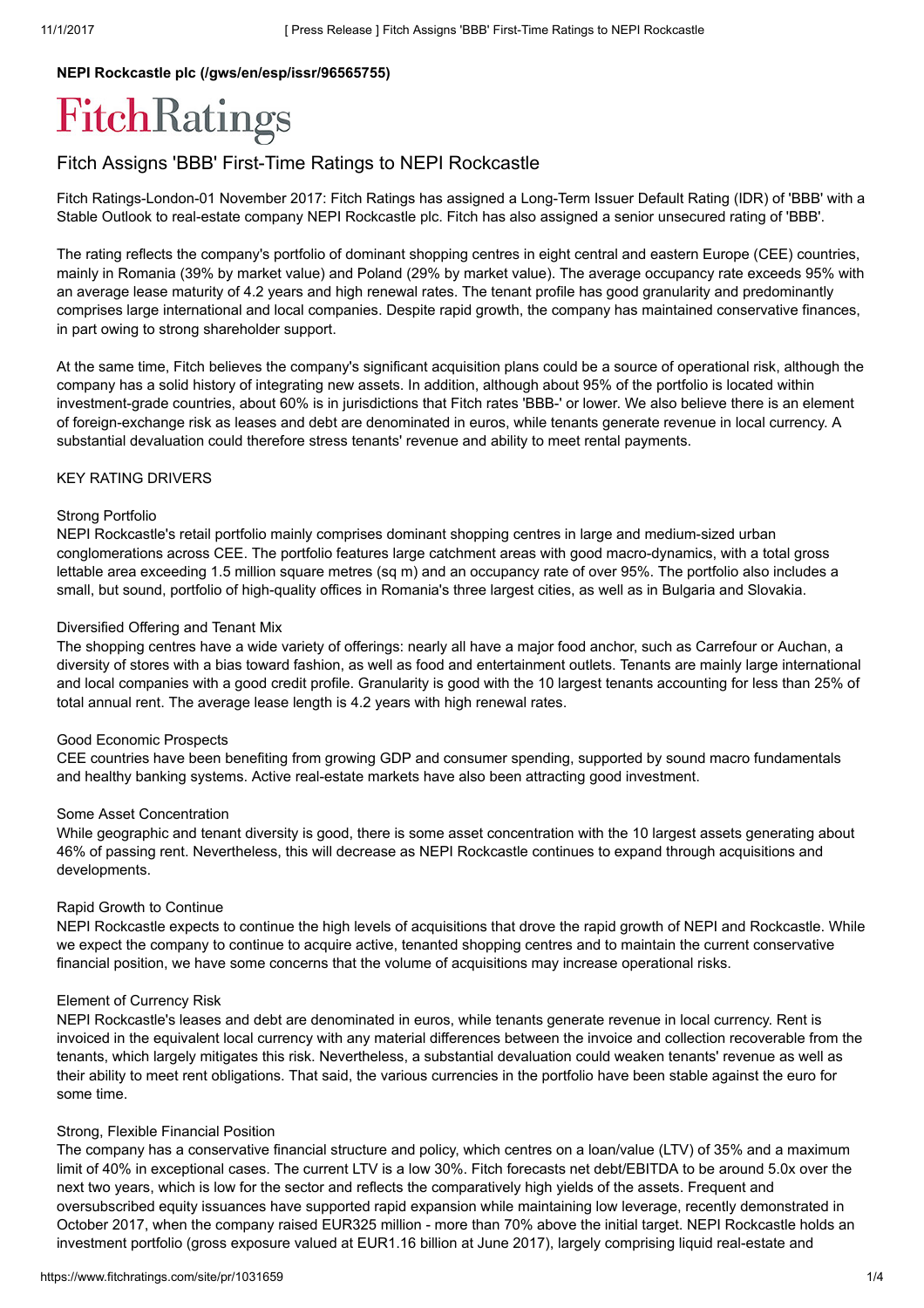#### 11/1/2017 [ Press Release ] Fitch Assigns 'BBB' First-Time Ratings to NEPI Rockcastle

infrastructure holdings. The company can borrow against the holdings, replenishing the position through debt or divesting the shares, adding financial flexibility.

## DERIVATION SUMMARY

Atrium European Real Estate Limited (BBB-/Stable), which largely focuses on retail investments in Poland, maintains a similarly conservative financial profile and good key performance indicators, such as high occupancy rates and reasonably long lease maturities. Atrium, however, has some riskier exposure to Russia, as well as to Turkey through its land bank. NEPI Rockcastle's scale and geographic diversity is also higher than Atrium. We expect the portfolio to surpass EUR5 billion within the upcoming year and to continue expanding, achieving similar scale to that of PSP Swiss Property AG (BBB+/Stable) and approaching that of UK-based Hammerson plc (BBB+/Stable). Nevertheless, these companies, as well as British Land Company PLC (BBB+/Positive), are in a more stable business position in mature markets with long operating histories.

#### KEY ASSUMPTIONS

- Similar vacancy levels over the forecast horizon
- Gross yield on capex and acquisitions consistent with the current portfolio
- Capex of about EUR1 billion over the next four years
- Continued significant acquisitions over the next four years
- Reduction of the listed securities portfolio
- Consistent ability to raise equity from shareholders

## RATING SENSITIVITIES

Developments That May, Individually or Collectively, Lead to Positive Rating Action

- Continuing the expansion and positive diversification of the portfolio, while maintaining similar occupancy rates, current conservative financial profile, and like-for-like growth.

- Proportional increase to higher-rated countries in the portfolio, either through expansion or through ratings upgrades.
- Establishing a longer operating history of stable operations.
- Developments That May, Individually or Collectively, Lead to Negative Rating Action
- Material expansion into new or existing non-investment-grade countries.
- Significant deterioration of operating metrics on a sustained basis, such as higher vacancies.

- Increase in leverage with such metrics as LTV (adjusted net debt/investment properties) consistently exceeding 35% or net debt to EBITDA surpassing 6.5x on a sustained basis.

- A liquidity score below 1.25x on a sustained basis.
- Inability to pass large foreign-exchange movements to tenants.

## LIQUIDITY

NEPI Rockcastle has a comfortable liquidity position. The company had EUR70 million of cash (combined basis as of end-2016), as well as undrawn revolving facilities of EUR380 million (end-August 2017). The first maturity is not until 2018, when the revolving facilities mature, while the first outstanding debt facility repays in 2020.

The company uses their listed securities portfolio as a source of additional liquidity, borrowing against the shares to make acquisitions, subsequently replenishing the position through debt or divesting the shares. Fitch excludes the assets from liquidity calculations, but accounts for the net dividend income stream (net of the interest expense on equity derivatives) under recurring associate dividends. Therefore, it is included in coverage and leverage ratios, but excluded from operating EBITDA.

NEPI Rockcastle also has a demonstrated ability to quickly issue new equity through book builds as fast as six working days from announcement to receipt of funds, recently raising EUR325 million to fund acquisitions, a significant oversubscription. In case of adverse conditions, the company has a large unencumbered pool of assets and can reduce or eliminate dividends, as it is not a real-estate investment trust, or REIT.

## FULL LIST OF RATING ACTIONS

NEPI Rockcastle plc Long-Term IDR: Assigned at 'BBB', Stable Outlook Long-Term senior unsecured rating: Assigned at 'BBB'

Contact:

Principal Analyst Bram Cartmell Senior Director +44 20 3530 1874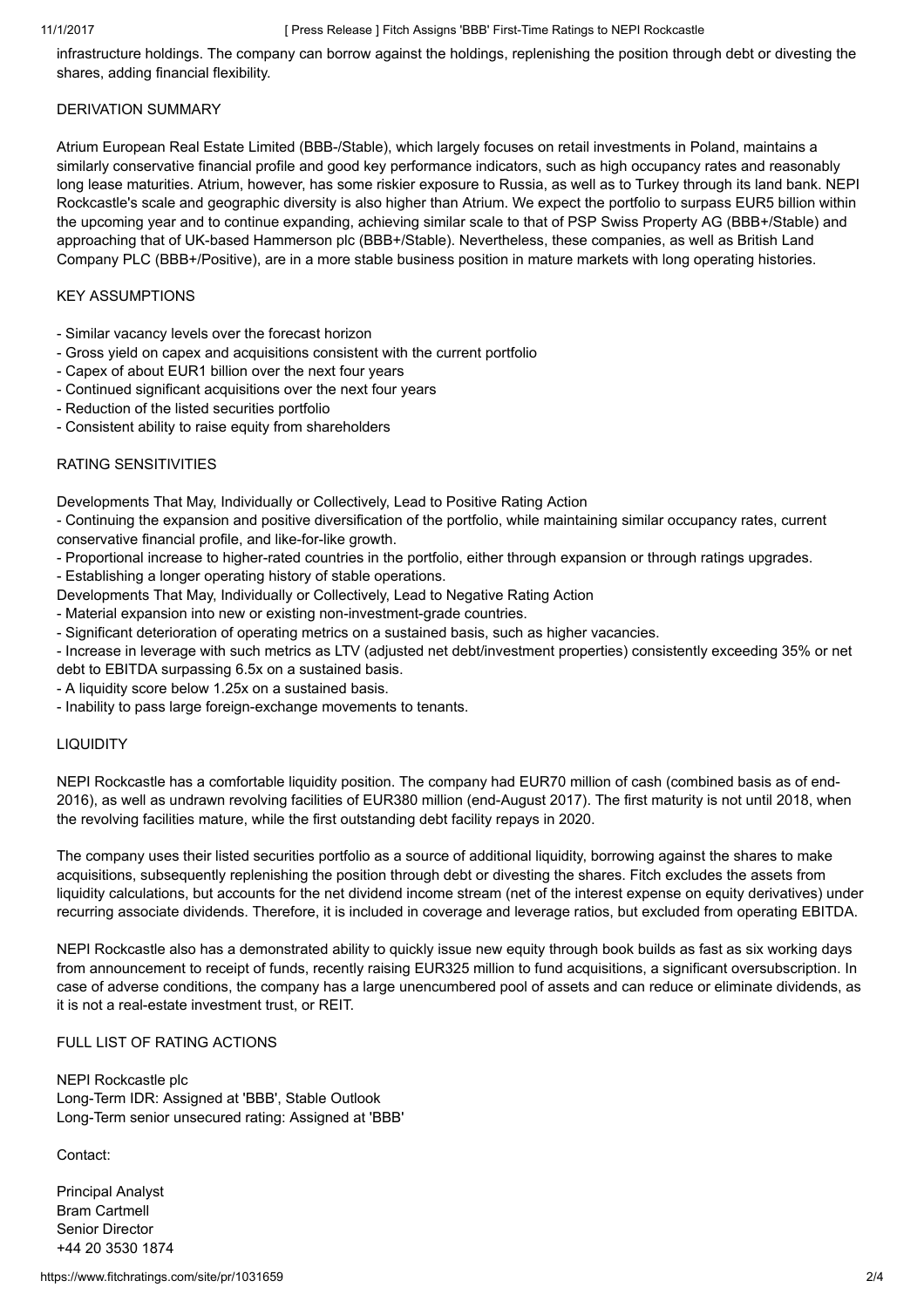Fitch Ratings Limited 30 North Colonnade London E14 5GN

Supervisory Analyst Shiv Kapoor Analyst +44 20 3530 1509

Committee Chairperson Paul Lund Senior Director +44 20 3530 1244

Date of Relevant Committee: 17 Oct 2017

Summary of Financial Statement Adjustments - Not applicable.

Media Relations: Adrian Simpson, London, Tel: +44 203 530 1010, Email: adrian.simpson@fitchratings.com.

Additional information is available on www.fitchratings.com. For regulatory purposes in various jurisdictions, the supervisory analyst named above is deemed to be the primary analyst for this issuer; the principal analyst is deemed to be the secondary.

## Applicable Criteria

Corporate Rating Criteria (pub. 07 Aug 2017) [\(https://www.fitchratings.com/site/re/901296\)](https://www.fitchratings.com/site/re/901296) Non-Financial Corporates Notching and Recovery Ratings Criteria (pub. 16 Jun 2017) [\(https://www.fitchratings.com/site/re/899659\)](https://www.fitchratings.com/site/re/899659)

## Additional Disclosures

Dodd-Frank Rating Information Disclosure Form [\(https://www.fitchratings.com/site/dodd-frank-disclosure/1031659\)](https://www.fitchratings.com/site/dodd-frank-disclosure/1031659) Solicitation Status [\(https://www.fitchratings.com/site/pr/1031659#solicitation\)](#page-3-0) Endorsement Policy [\(https://www.fitchratings.com/regulatory\)](https://www.fitchratings.com/regulatory)

ALL FITCH CREDIT RATINGS ARE SUBJECT TO CERTAIN LIMITATIONS AND DISCLAIMERS. PLEASE READ THESE LIMITATIONS AND DISCLAIMERS BY FOLLOWING THIS LINK: [HTTPS://WWW.FITCHRATINGS.COM/UNDERSTANDINGCREDITRATINGS](https://www.fitchratings.com/understandingcreditratings) (https://www.fitchratings.com/understandingcreditratings). IN ADDITION, RATING DEFINITIONS AND THE TERMS OF USE OF SUCH RATINGS ARE AVAILABLE ON THE AGENCY'S PUBLIC WEB SITE AT WWW.FITCHRATINGS.COM [\(https://www.fitchratings.com\).](https://www.fitchratings.com/) PUBLISHED RATINGS, CRITERIA, AND METHODOLOGIES ARE AVAILABLE FROM THIS SITE AT ALL TIMES. FITCH'S CODE OF CONDUCT, CONFIDENTIALITY, CONFLICTS OF INTEREST, AFFILIATE FIREWALL, COMPLIANCE, AND OTHER RELEVANT POLICIES AND PROCEDURES ARE ALSO AVAILABLE FROM THE CODE OF CONDUCT SECTION OF THIS SITE. DIRECTORS AND SHAREHOLDERS RELEVANT INTERESTS ARE AVAILABLE AT [HTTPS://WWW.FITCHRATINGS.COM/SITE/REGULATORY](https://www.fitchratings.com/site/regulatory) (https://www.fitchratings.com/site/regulatory). FITCH MAY HAVE PROVIDED ANOTHER PERMISSIBLE SERVICE TO THE RATED ENTITY OR ITS RELATED THIRD PARTIES. DETAILS OF THIS SERVICE FOR RATINGS FOR WHICH THE LEAD ANALYST IS BASED IN AN EU-REGISTERED ENTITY CAN BE FOUND ON THE ENTITY SUMMARY PAGE FOR THIS ISSUER ON THE FITCH WEBSITE. Copyright © 2017 by Fitch Ratings, Inc., Fitch Ratings Ltd. and its subsidiaries. 33 Whitehall Street, NY, NY 10004. Telephone: 1-800-753-4824, (212) 908-0500. Fax: (212) 480-4435. Reproduction or retransmission in whole or in part is prohibited except by permission. All rights reserved. In issuing and maintaining its ratings and in making other reports (including forecast information), Fitch relies on factual information it receives from issuers and underwriters and from other sources Fitch believes to be credible. Fitch conducts a reasonable investigation of the factual information relied upon by it in accordance with its ratings methodology, and obtains reasonable verification of that information from independent sources, to the extent such sources are available for a given security or in a given jurisdiction. The manner of Fitch's factual investigation and the scope of the third-party verification it obtains will vary depending on the nature of the rated security and its issuer, the requirements and practices in the jurisdiction in which the rated security is offered and sold and/or the issuer is located, the availability and nature of relevant public information, access to the management of the issuer and its advisers, the availability of pre-existing third-party verifications such as audit reports, agreed-upon procedures letters, appraisals, actuarial reports, engineering reports, legal opinions and other reports provided by third parties, the availability of independent and competent third- party verification sources with respect to the particular security or in the particular jurisdiction of the issuer, and a variety of other factors. Users of Fitch's ratings and reports should understand that neither an enhanced factual investigation nor any thirdparty verification can ensure that all of the information Fitch relies on in connection with a rating or a report will be accurate and complete. Ultimately, the issuer and its advisers are responsible for the accuracy of the information they provide to Fitch and to the market in offering documents and other reports. In issuing its ratings and its reports, Fitch must rely on the work of experts, including independent auditors with respect to financial statements and attorneys with respect to legal and tax